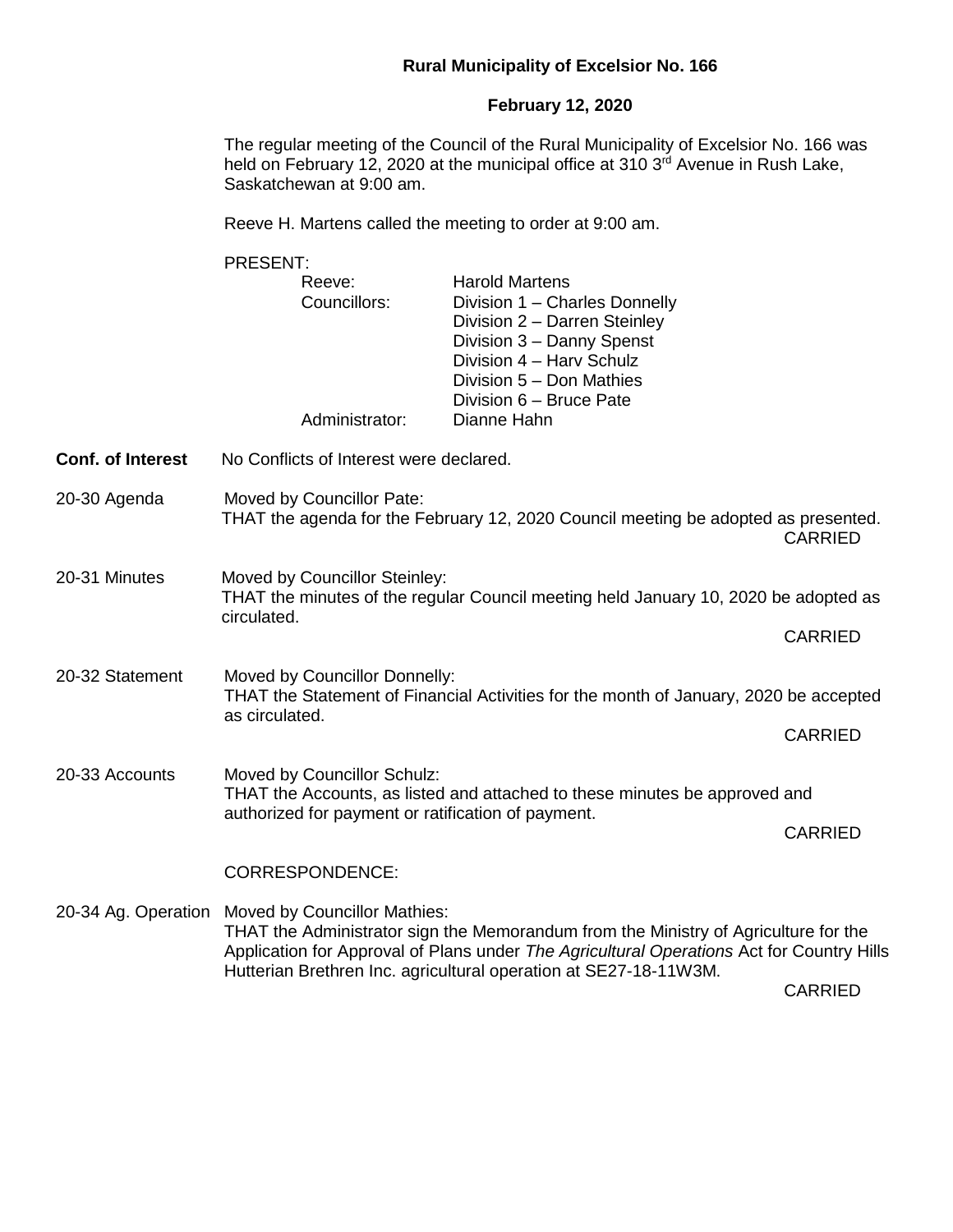| 20-35 SaskTel.        | <b>Moved by Councillor Mathies:</b><br>THAT the proposed guyed tower & equipment building at NW34-18-11W3 be approved.                                                                                                                                    | <b>CARRIED</b> |
|-----------------------|-----------------------------------------------------------------------------------------------------------------------------------------------------------------------------------------------------------------------------------------------------------|----------------|
| 20-36 Sponsorship     | Moved by Councillor Schulz:<br>THAT \$250.00 be provided to the Swift Current Creek Watershed for sponsorship of the<br>Invasive Pest Management Forum being held on March 17, 2020.                                                                      |                |
|                       |                                                                                                                                                                                                                                                           | <b>CARRIED</b> |
| 20-37 Legion          | Moved by Councillor Steinley:<br>THAT a \$205.00 ad be purchased in the Royal Canadian Legion Military Service<br>Recognition book.                                                                                                                       |                |
|                       |                                                                                                                                                                                                                                                           | <b>CARRIED</b> |
|                       | 20-38 Waldeck SCC Moved by Councillor Steinley:<br>THAT a \$650 donation be given to the Waldeck School SCC.                                                                                                                                              | <b>CARRIED</b> |
| 20-39 Integ. Facility | Moved by Councillor Steinley:<br>THAT a Letter of Support be provided to the City of Swift Current for their grant<br>application for the South West Integrated Facility.                                                                                 |                |
|                       |                                                                                                                                                                                                                                                           | <b>CARRIED</b> |
| 20-40 Correspond.     | Moved by Councillor Donnelly:<br>THAT the correspondence as listed and attached to these minutes be accepted as<br>presented by the Administrator and filed.                                                                                              |                |
|                       |                                                                                                                                                                                                                                                           | <b>CARRIED</b> |
|                       | <b>OLD BUSINESS/ROADWORK:</b>                                                                                                                                                                                                                             |                |
|                       | 20-41 Breeding Pas. Moved by Councillor Donnelly:<br>THAT Troy Unger and Justin Wall be accepted into the Breeding Pastures starting in<br>2020 and that Ryan Pipke and Kirk Friesen be placed on a waiting list for 2020 and<br>2021.                    |                |
|                       |                                                                                                                                                                                                                                                           | <b>CARRIED</b> |
| 20-42 Vac. Policy     | Moved by Councillor Steinley:<br>THAT Stacey Beisel be given five weeks' vacation for 2020 and going forward and that<br>the RM's policy be changed to allow five weeks' vacation for full-time employees after<br>the completion of 15 years of service. |                |
|                       |                                                                                                                                                                                                                                                           | <b>CARRIED</b> |
| 20-43 Holidays        | Moved by Councillor Schulz:<br>THAT vacation leave be approved for Brian Zilkowsky for April 14 to 17, 2020.                                                                                                                                              | <b>CARRIED</b> |
| 20-44 Pasture Regs    | Moved by Councillor Donnelly:<br>THAT the Pasture Regulations be approved as presented.                                                                                                                                                                   | <b>CARRIED</b> |
|                       | 20-45 Past. Contract Moved by Councillor Spenst:<br>THAT the contract with Rick Leslie for Pasture Manager be approved.                                                                                                                                   | <b>CARRIED</b> |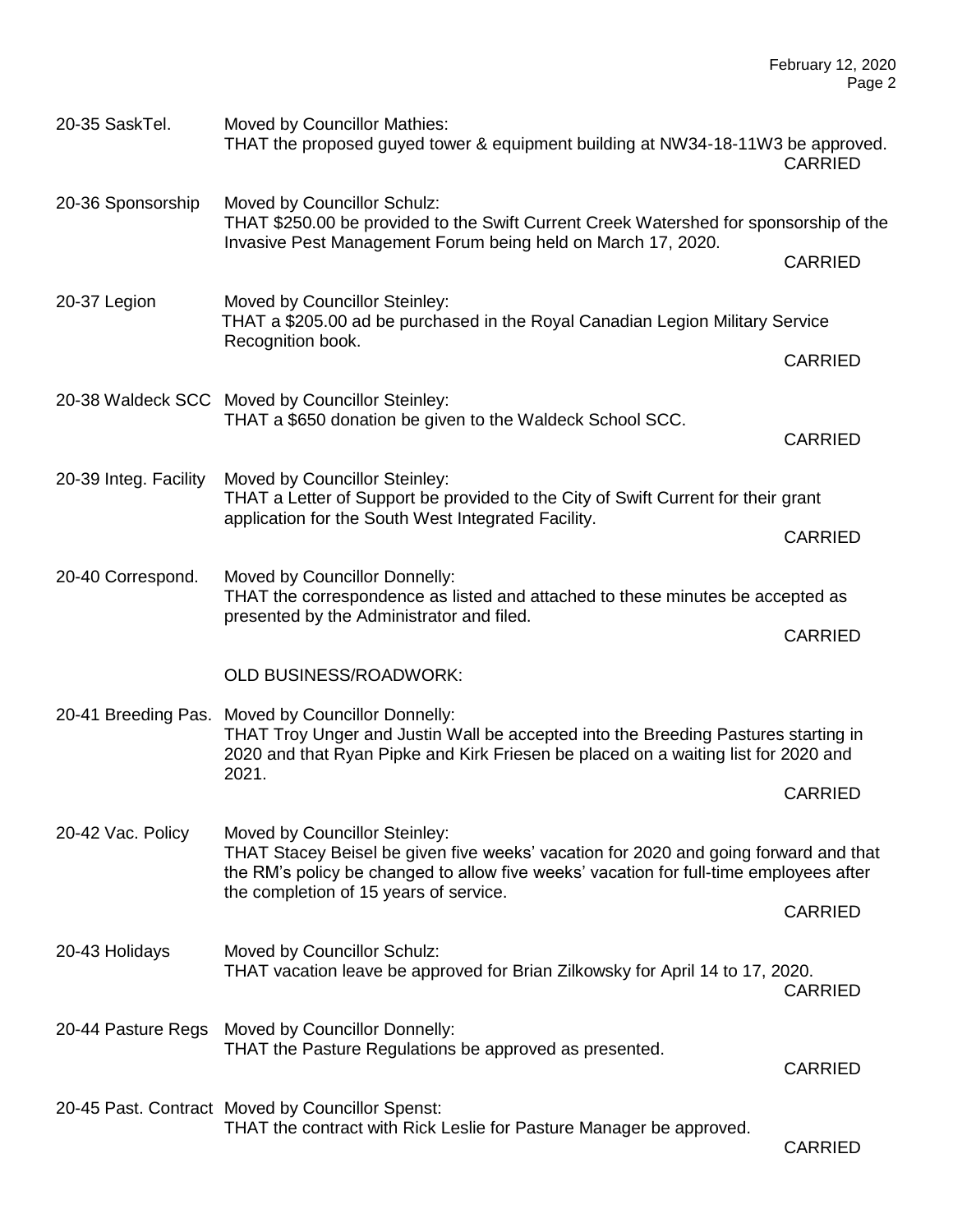of the road in the NE2-16-11W3 be approved. CARRIED 20-47 Road Clos. Moved by Councillor Steinley: THAT the RM of Excelsior No. 166 approves road abandonment of Ministry Road Plan No. H-2647, a portion of Plan H-I2328 in the NE¼ Sec 2, Twp 16, Rge 11, W3M as shown on the attached drawing. This proposed abandonment will not affect access of other property owners in the area, and no public utilities above or below the ground will be affected by transfer. The old road will be transferred back to the adjacent land owners, who are in agreement to the transfer. No servicing agreement is required. CARRIED 20-48 Moved by Councillor Schulz: THAT we authorize new roadwork as presented on Councillor's Project Request forms. CARRIED DELEGATIONS: Cam Laing, Blair Philp, Allen Fellinger, Darcy Patzer of Rush Lake Irrigation District Stacey Beisel, Foreman and Brian Zilkowsky, Assistant Foreman NEW BUSINESS: 20-49 Road Ban Moved by Councillor Mathies:

THAT the agreement with Stuart Wall, Richelle Nelson-Wall and Bradley Wall for closure

20-46 Rd Cls Agmt Moved by Councillor Steinley:

THAT we acknowledge presentation of Road Restriction Order #2-2017 (adding ban onto the Herbert oil) from the Road Ban Committee.

CARRIED

- 20-50 SARM Conv Moved by Councillor Donnelly: THAT Council members, Administrator, Foreman and Assistant Foreman be authorized to attend the SARM Convention on March 9 to 12, 2020 with expenses paid by the RM; and that Councillors Schulz and Donnelly be appointed as voting delegates;
- 20-51 SMHI Moved by Councillor Donnelly: THAT Harv Schulz be appointed as the delegate for the Saskatchewan Municipal Hail Insurance annual meeting. CARRIED
- 20-52 SAMA Moved by Councillor Schulz: THAT Councillor Mathies and the Administrator be authorized to attend the SAMA AGM on April 9, 2020 in Saskatoon with expenses paid by the RM.

**CARRIED**